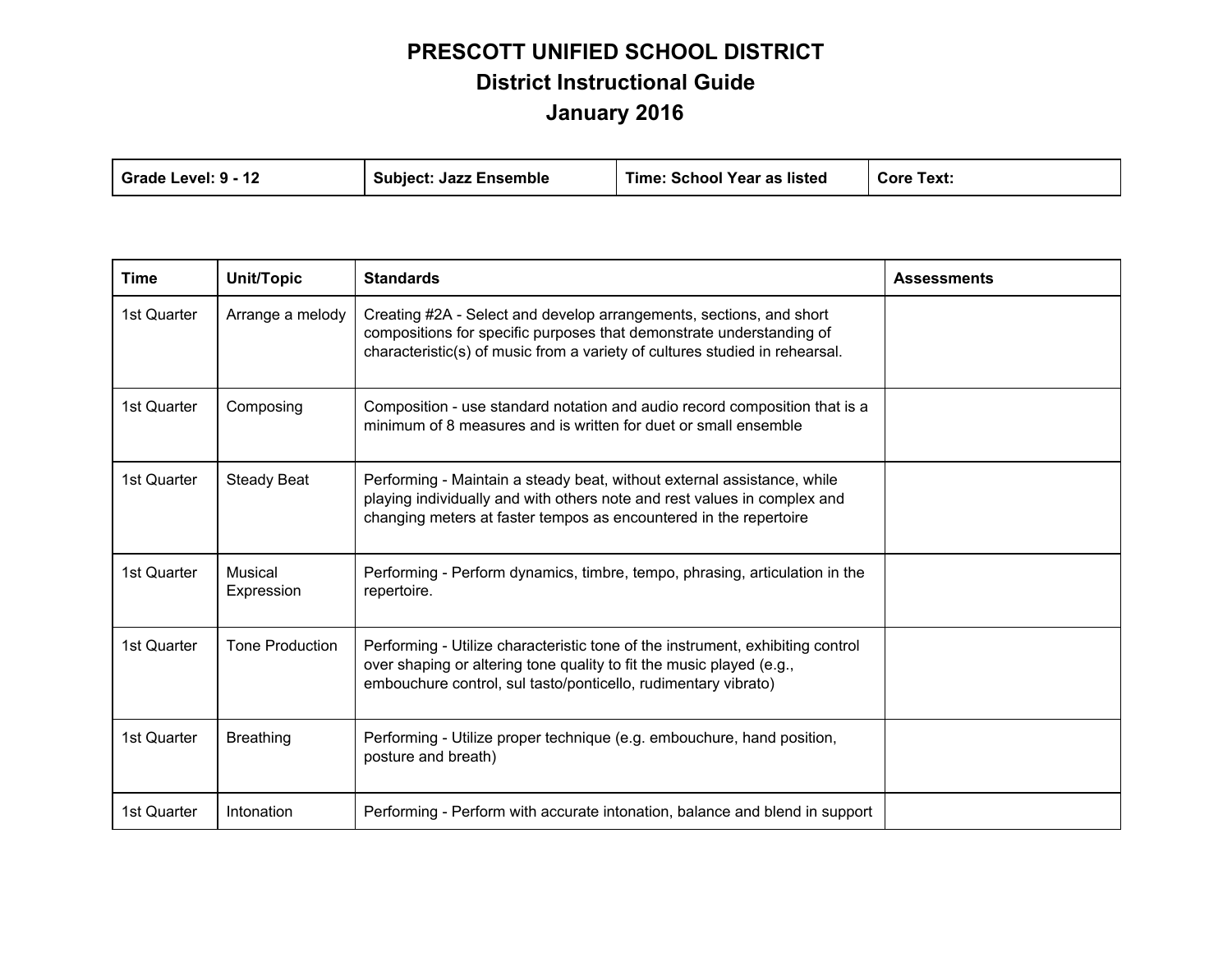|             |                        | of the ensemble.                                                                                                                                                                                                                                                             |  |
|-------------|------------------------|------------------------------------------------------------------------------------------------------------------------------------------------------------------------------------------------------------------------------------------------------------------------------|--|
| 1st Quarter | Tuning                 | Performing - Tune to a given pitch and adjust to match pitch and<br>demonstrate a consistent ability to tune to self and other voices or<br>instruments.                                                                                                                     |  |
| 1st Quarter | <b>Musical Symbols</b> | Performing - Identify, describe, explain and analyze musical symbols<br>encountered in repertoire (e.g.fermata, repeat signs, double bar lines, note<br>names, the following note values - whole, half, quarter, eighth, dotted half,<br>dotted quarter, and dotted eighth.) |  |
| 1st Quarter | <b>Changing Style</b>  | Responding - how the changing elements of music (e.g., dynamics, tone,<br>color, tempo) can affect the style of the music.                                                                                                                                                   |  |
| 1st Quarter |                        | Responding - using appropriate terminology to describe and explain music.                                                                                                                                                                                                    |  |
| 1st Quarter | Critique               | Responding - showing respect for personal work and the work of others<br>through appropriate critique.                                                                                                                                                                       |  |
| 1st Quarter | Affect                 | Connecting - Demonstrate how interests, knowledge, and skills relate to<br>personal choices and intent when creating, performing, and responding to<br>music.                                                                                                                |  |
| 1st Quarter | Affect                 | Connecting - Analyze how context can inform the expressive intent and<br>meaning of a musical performance.                                                                                                                                                                   |  |
| 2nd Quarter | Composing              | Compose and improvise ideas for melodies, rhythmic passages, and<br>arrangements for specific purposes that reflect characteristic(s) of music<br>from a variety of historical periods studied in rehearsal.                                                                 |  |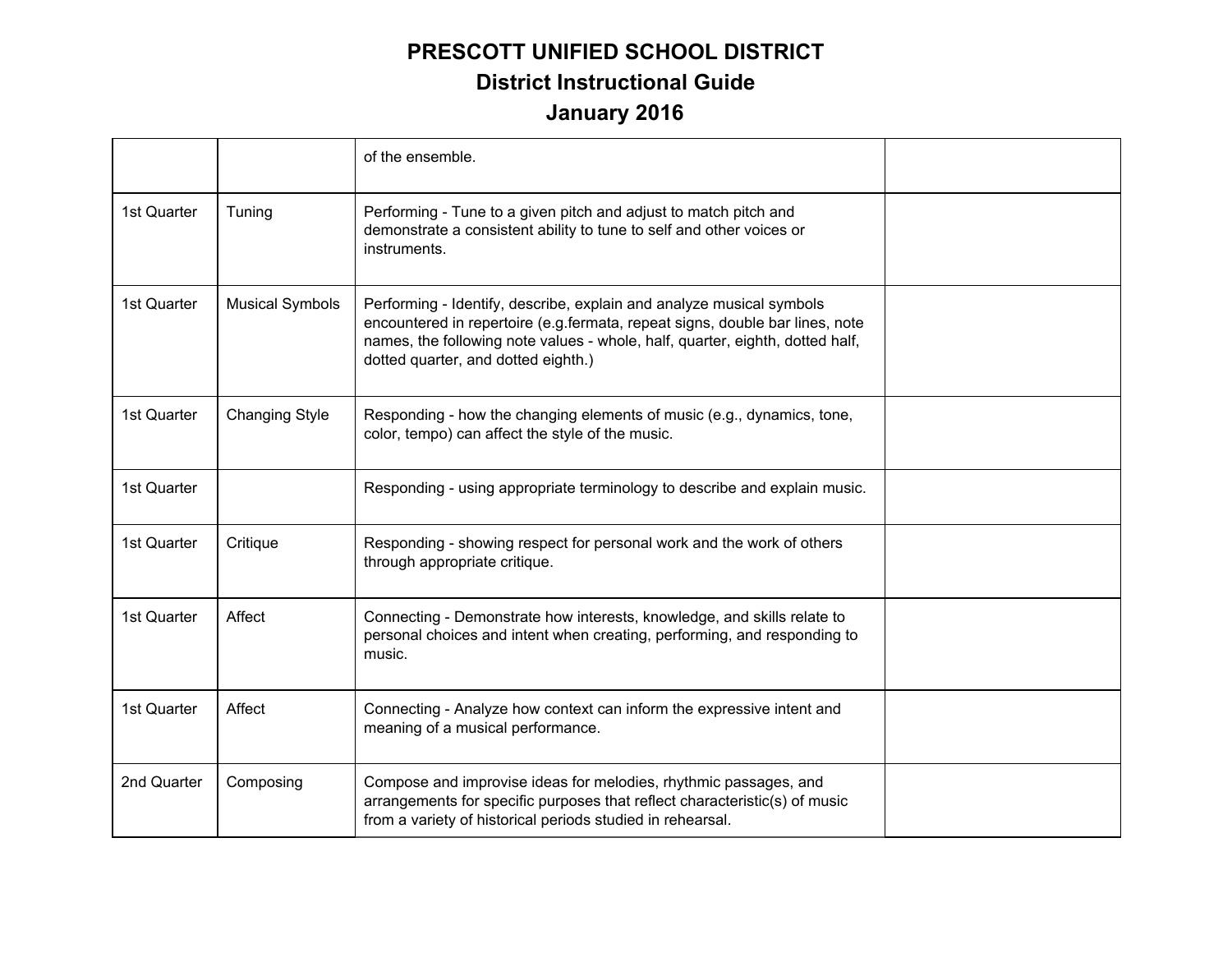| 2nd Quarter | Composing                    | Preserve draft compositions and improvisations through audio or video<br>recording and through standard notation (using notation in a manner<br>consistent with the genre and with the appropriate skill connected with the<br>level). |  |
|-------------|------------------------------|----------------------------------------------------------------------------------------------------------------------------------------------------------------------------------------------------------------------------------------|--|
| 2nd Quarter | Composing                    | Perform, use standard notation, and audio record improvisation that is a<br>minimum of 8 measures.                                                                                                                                     |  |
| 2nd Quarter | <b>Musical</b><br>Expression | Develop strategies to address technical and expressive challenges in a<br>varied repertoire of music other sources to refine performances.                                                                                             |  |
| 2nd Quarter | Performance                  | Use feedback from ensemble peers and other sources to refine<br>performances.                                                                                                                                                          |  |
| 2nd Quarter | Performance                  | Perform fluently with key signature and accidental encountered in the<br>repertoire.                                                                                                                                                   |  |
| 2nd Quarter | Performance                  | Perform independent parts while others play contrasting parts (e.g. level<br>$2-3$ ).                                                                                                                                                  |  |
| 2nd Quarter | Performance                  | Respond to basic conducting cues (e.g. phrasing and expression).                                                                                                                                                                       |  |
| 2nd Quarter | Intonation                   | Tune to a given pitch and adjust to match pitch and develop awareness of<br>tuning to self and other instruments.                                                                                                                      |  |
| 2nd Quarter | Performance                  | perform literature from memory.                                                                                                                                                                                                        |  |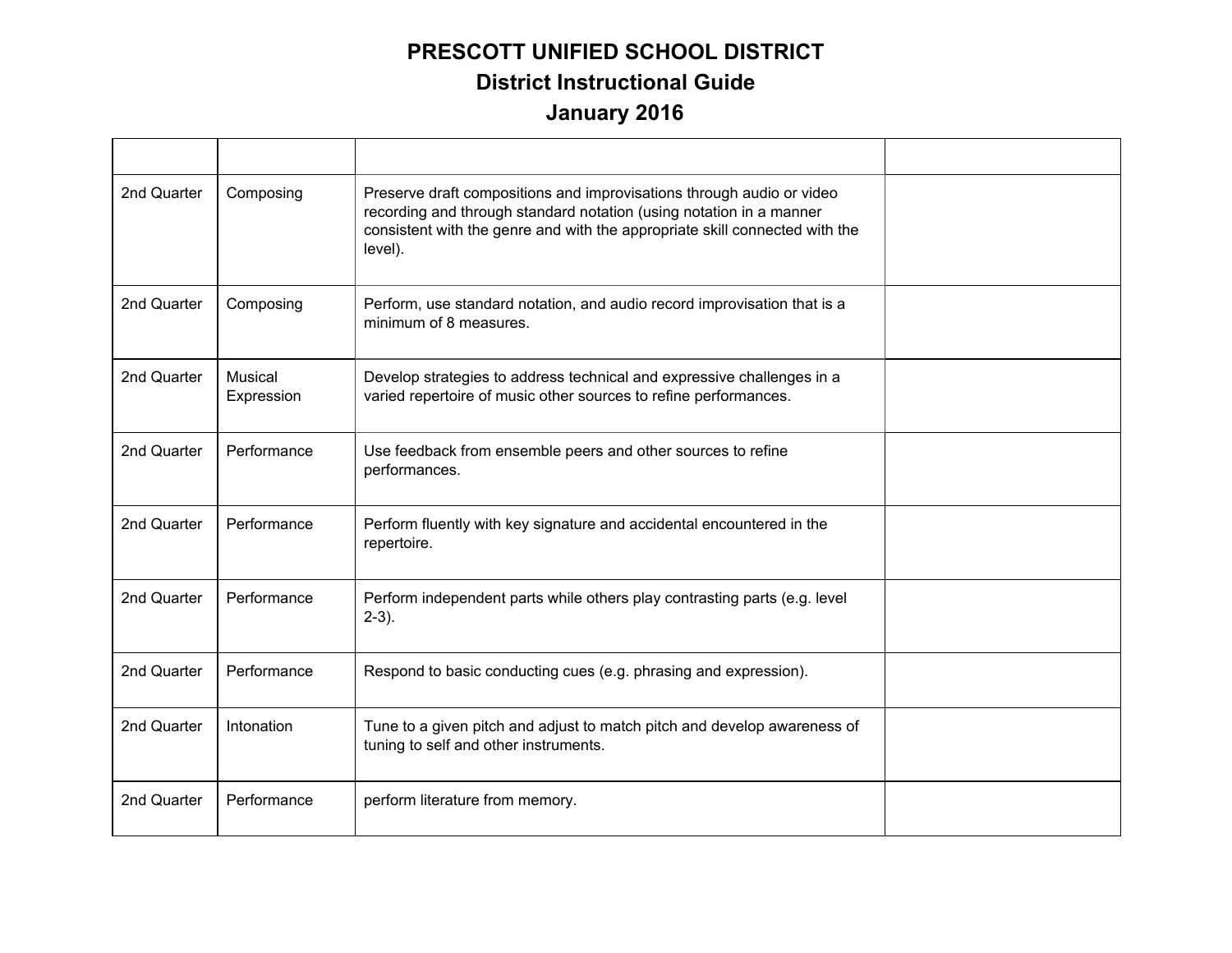| 2nd Quarter | Theory                                | Identify, describe and explain steps, skips and intervals.                                                                                                                                                           |  |
|-------------|---------------------------------------|----------------------------------------------------------------------------------------------------------------------------------------------------------------------------------------------------------------------|--|
| 2nd Quarter | <b>Style</b>                          | Identify, describe and explain simple music forms and characteristics.                                                                                                                                               |  |
| 2nd Quarter | Affect                                | Identify, describe and explain sounds of the instrument specific to their<br>ensemble.                                                                                                                               |  |
| 2nd Quarter | Affect                                | Identify, describe and explain elements of music (e.g. rhythm, melody).                                                                                                                                              |  |
| 2nd Quarter | <b>Literacy Standard</b><br>- Reading | Determine the meaning of symbols, key terms, and other domain-specific<br>words and phrases as they are used in a specific scientific or technical<br>context relevant to grades 9-10 texts and topics. (9-10.RST.4) |  |
| 2nd Quarter | Theory                                | Identify, describe and explain whole and half step patterns in scales<br>encountered in repertoire.                                                                                                                  |  |
| 2nd Quarter | Responding                            | The compositional and stylistic elements that differentiate various musical<br>genres.                                                                                                                               |  |
| 2nd Quarter | Responding                            | musical characteristics that make a piece of music appropriate for a specific<br>event or function.                                                                                                                  |  |
| 2nd Quarter | Responding                            | using student specified criteria to evaluate a musical performance.                                                                                                                                                  |  |
| 2nd Quarter | Responding                            | evaluating the effect of audience and performers' behavior on the<br>performance.                                                                                                                                    |  |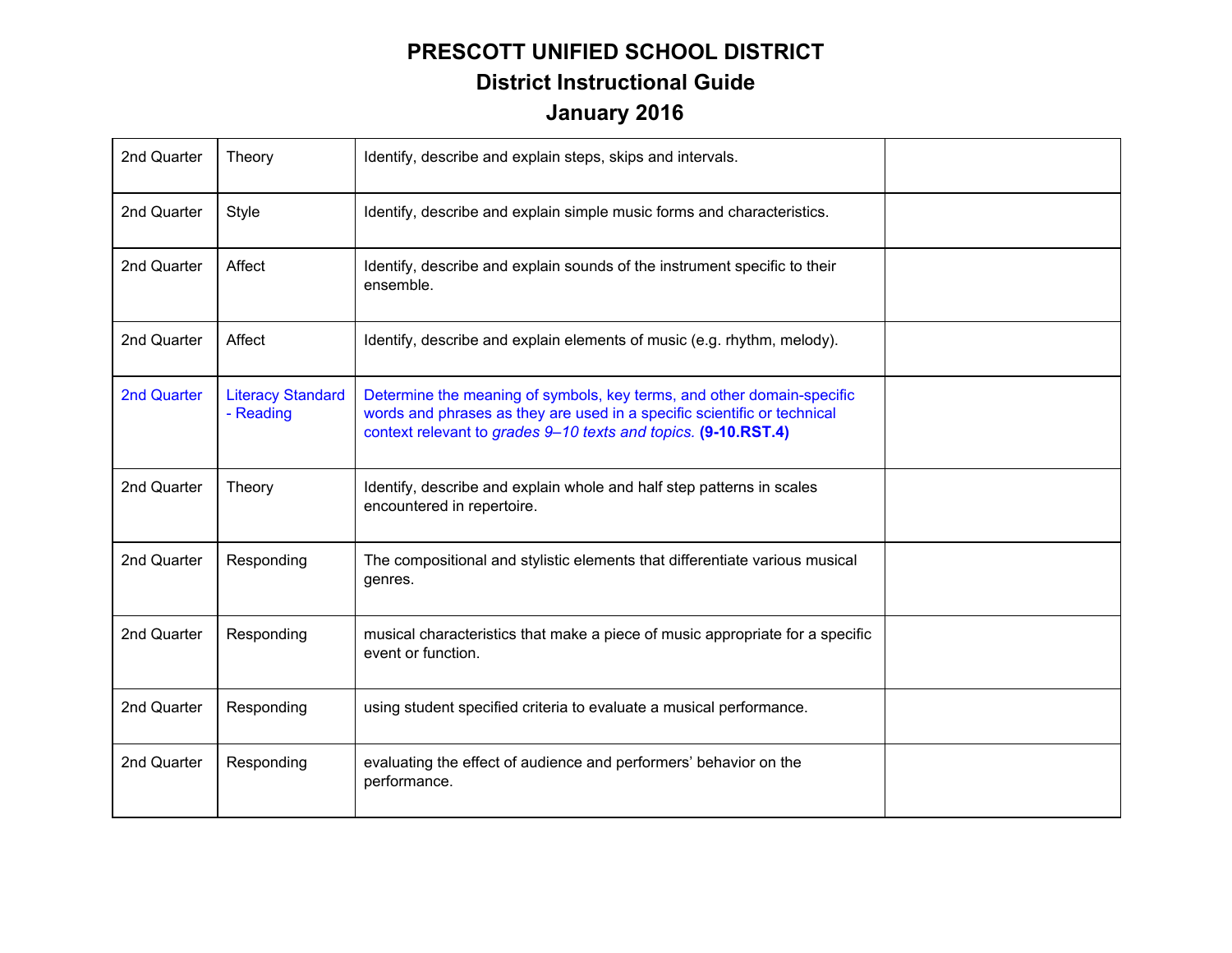| 2nd Quarter | Connecting   | identify the roles/careers that musicians play in societies and investigate<br>ways to be a life-long music maker.                                                                           |  |
|-------------|--------------|----------------------------------------------------------------------------------------------------------------------------------------------------------------------------------------------|--|
| 3rd Quarter | Composition  | Evaluate and refine draft melodies, rhythmic passages, arrangements, and<br>improvisations based on established criteria, including the extent to which<br>they address identified purposes. |  |
| 3rd Quarter | Performance  | perform simple improvised melodies within an appropriate harmonic<br>structure.                                                                                                              |  |
| 3rd Quarter | Composition  | explain and demonstrate how compositional choices, such as changing<br>musical elements within a given song, effect the song.                                                                |  |
| 3rd Quarter | Composition  | arrange short sections of a song using standard notation and a variety of<br>musical elements.                                                                                               |  |
| 3rd Quarter | Composition  | use technology and multimedia to enhance knowledge and application of<br>composing and arranging music. (e.g. composing and sequencing<br>software).                                         |  |
| 3rd Quarter | Composition  | Demonstrate attention to technical accuracy in prepared and improvised<br>performances of a varied repertoire of music representing diverse cultures,<br>styles, and genres.                 |  |
| 3rd Quarter | Presentation | Demonstrate attention to expressive qualities in prepared and improvised<br>performances of a varied repertoire of music representing diverse cultures,<br>styles, and genres.               |  |
| 3rd Quarter | Presentation | Demonstrate an understanding of expressive intent by connecting with an<br>audience through prepared performances.                                                                           |  |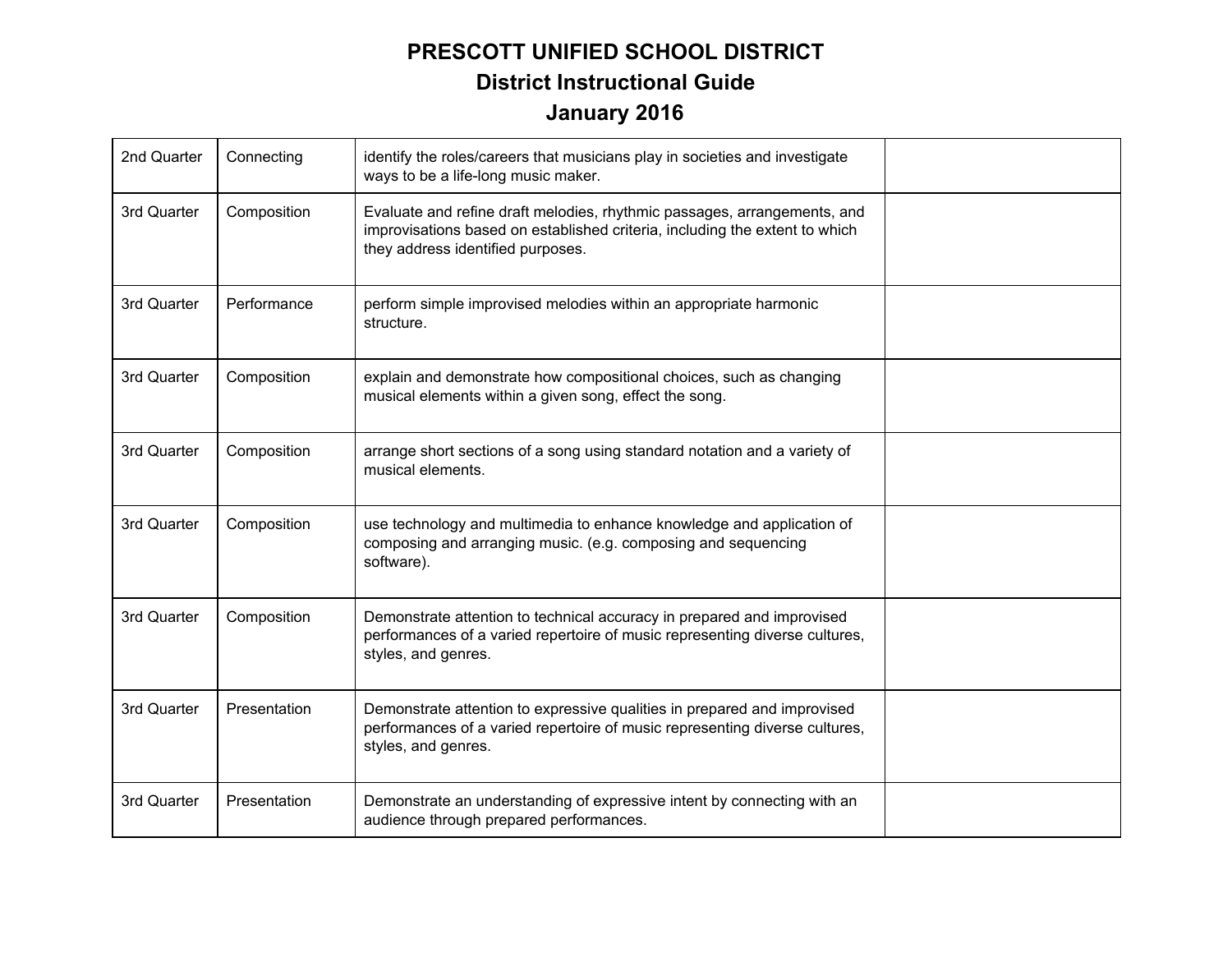| 3rd Quarter | Perform/Reflect | Identify, describe and explain function of key and time signatures.                                                                   |  |
|-------------|-----------------|---------------------------------------------------------------------------------------------------------------------------------------|--|
| 3rd Quarter | Perform/Reflect | Identify, describe and explain Student's role (e.g. melody, harmony,<br>accompaniment, foreground/background) within their ensemble.  |  |
| 3rd Quarter | Reflection      | Apply criteria to select music for specified purposes, supporting choices by<br>citing characteristics found in the music.            |  |
| 3rd Quarter | Reflection      | Specific musical characteristics that influence their preference for specific<br>musical works and styles.                            |  |
| 3rd Quarter | Theory          | Elements of music most prominent repertoire.                                                                                          |  |
| 3rd Quarter | Affect          | Apply criteria to select music for specified purposes, supporting choices by<br>citing connections to interest, purpose, and context. |  |
| 3rd Quarter | Historical      | Describe the context in which the composer wrote the piece being<br>performed.                                                        |  |
| 3rd Quarter | Historical      | Recognizing composer's motivations for creating the music being performed<br>by the students.                                         |  |
| 3rd Quarter | Affect          | Understanding the connections between music and other content areas as<br>encountered in the repertoire, including text settings.     |  |
| 3rd Quarter | Affect          | Articulating personal reactions to musical experiences, and identifying which<br>musical aspects evoke these reactions.               |  |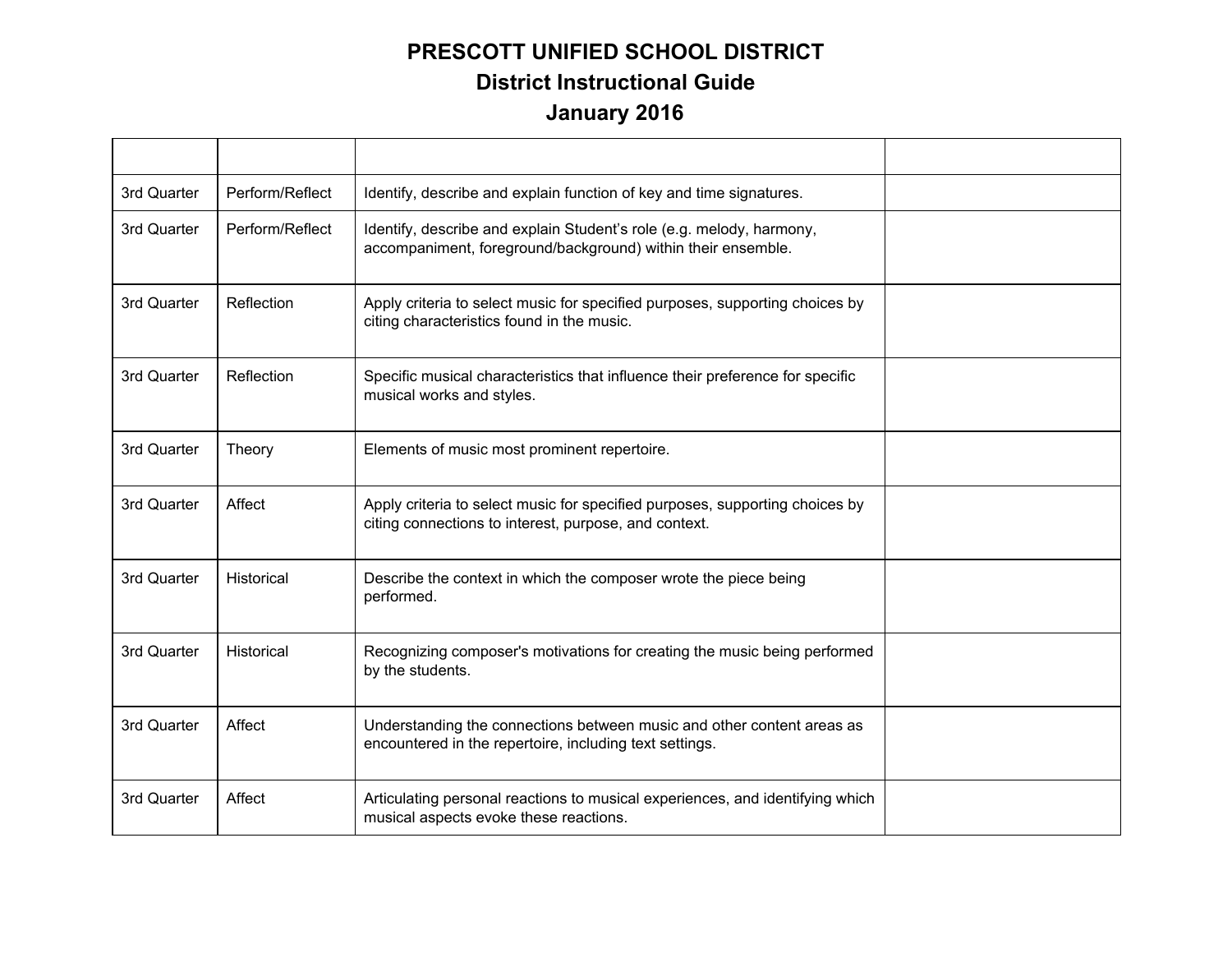| 3rd Quarter | <b>Literacy Standard</b><br>- Writing | Write informative/explanatory texts, including the narration of historical<br>events, scientific procedures/experiments, or technical processes.<br>Introduce a topic and develop the topic with well-chosen, relevant,<br>a.<br>and sufficient facts, extended definitions, concrete details,<br>quotations, or other information and examples appropriate to the<br>audience's knowledge of the topic.<br>b. Use varied transitions and sentence structures to link the major<br>sections of the text, create cohesion, and clarify the relationships<br>among ideas and concepts.<br>Use precise language and domain-specific vocabulary to manage<br>$\mathbf{C}$ .<br>the complexity of the topic and convey a style appropriate to the<br>discipline and context as well as to the expertise of likely readers.<br>Provide a concluding statement or section that follows from and<br>$d_{\cdot}$<br>supports the information or explanation presented (e.g., articulating<br>implications or the significance of the topic).<br>$(9-10.WHST.2)$ | Post festival writing assignment<br>Upon completion of listening to<br>the ensembles recently held<br>performance. Write a reflection<br>of your thoughts and the judges<br>comments about our<br>ensemble's performance. |
|-------------|---------------------------------------|--------------------------------------------------------------------------------------------------------------------------------------------------------------------------------------------------------------------------------------------------------------------------------------------------------------------------------------------------------------------------------------------------------------------------------------------------------------------------------------------------------------------------------------------------------------------------------------------------------------------------------------------------------------------------------------------------------------------------------------------------------------------------------------------------------------------------------------------------------------------------------------------------------------------------------------------------------------------------------------------------------------------------------------------------------|---------------------------------------------------------------------------------------------------------------------------------------------------------------------------------------------------------------------------|
| 4th Quarter | Composition                           | Share personally-developed melodic and rhythmic ideas or motives<br>individually or as an ensemble that demonstrate understanding of<br>characteristics of music or texts studied in rehearsal.                                                                                                                                                                                                                                                                                                                                                                                                                                                                                                                                                                                                                                                                                                                                                                                                                                                        |                                                                                                                                                                                                                           |
| 4th Quarter | Analyzation                           | Explain the criteria used in selecting the repertoire to study/perform based<br>on interest, music reading and performing/technical abilities.                                                                                                                                                                                                                                                                                                                                                                                                                                                                                                                                                                                                                                                                                                                                                                                                                                                                                                         |                                                                                                                                                                                                                           |
| 4th Quarter | Analyzation                           | Use repertoire to demonstrate a developing understanding of various<br>musical structure and context in repertoire performed.                                                                                                                                                                                                                                                                                                                                                                                                                                                                                                                                                                                                                                                                                                                                                                                                                                                                                                                          |                                                                                                                                                                                                                           |
| 4th Quarter | Performance                           | Perform scales, intervals, and arpeggios in the repertoire.                                                                                                                                                                                                                                                                                                                                                                                                                                                                                                                                                                                                                                                                                                                                                                                                                                                                                                                                                                                            |                                                                                                                                                                                                                           |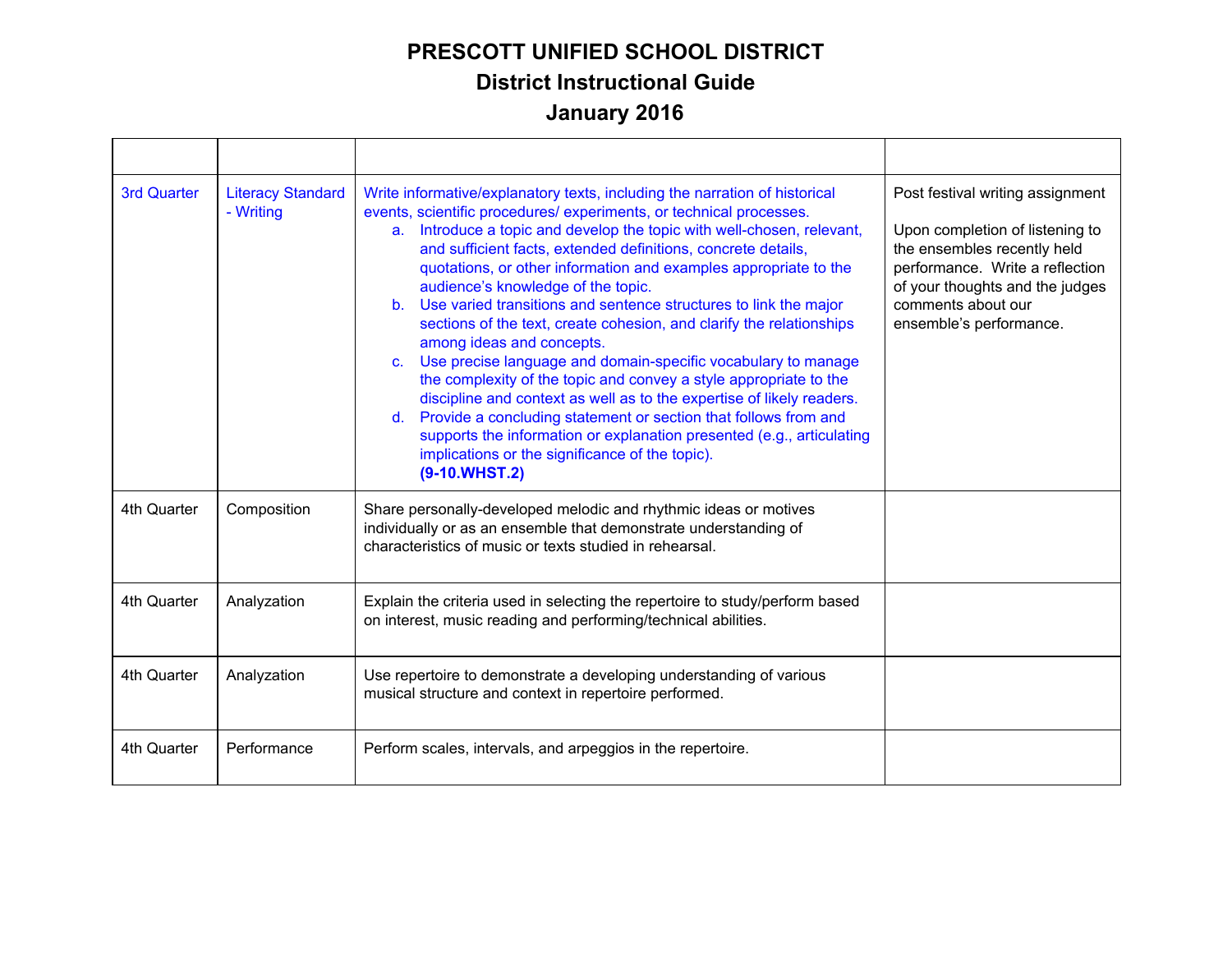| 4th Quarter | Reflection      | Identify, describe and explain relationship between mathematics as it occurs<br>in the repertoire (e.g., integer frequency relationships in overtones in<br>chords).                                                                     |  |
|-------------|-----------------|------------------------------------------------------------------------------------------------------------------------------------------------------------------------------------------------------------------------------------------|--|
| 4th Quarter | Reflection      | Identify, describe and explain one's own physical mechanics and skill level<br>essential to playing/singing within the repertoire.                                                                                                       |  |
| 4th Quarter | Reflection      | Identify, describe and explain adjusting to the acoustic properties and the<br>effect on the performers and the performance space.                                                                                                       |  |
| 4th Quarter | Reflection      | Explain how the analysis of passages and understanding the way the<br>elements of music are manipulated inform the response to music.                                                                                                    |  |
| 4th Quarter | Reflection      | Explain and support interpretations of the expressive intent and meaning of<br>musical works, citing as evidence the treatment of the elements of music,<br>contexts, (when appropriate) the setting of the text, and personal research. |  |
| 4th Quarter | Evaluation      | Evaluate works and performances based on personally- or<br>collaboratively-developed criteria, including analysis of the structure and<br>context.                                                                                       |  |
| 4th Quarter | Reflection      | The characteristics intended by the composer and/or performer to evoke a<br>mood in a piece of music.                                                                                                                                    |  |
| 4th Quarter | Analyzation     | Explain and analyze how music is affected by one's knowledge outside the<br>arts.                                                                                                                                                        |  |
| 4th Quarter | Connect/Reflect | Investigate and apply the developmental and historical characteristics of<br>instrumental music to performance practice.                                                                                                                 |  |